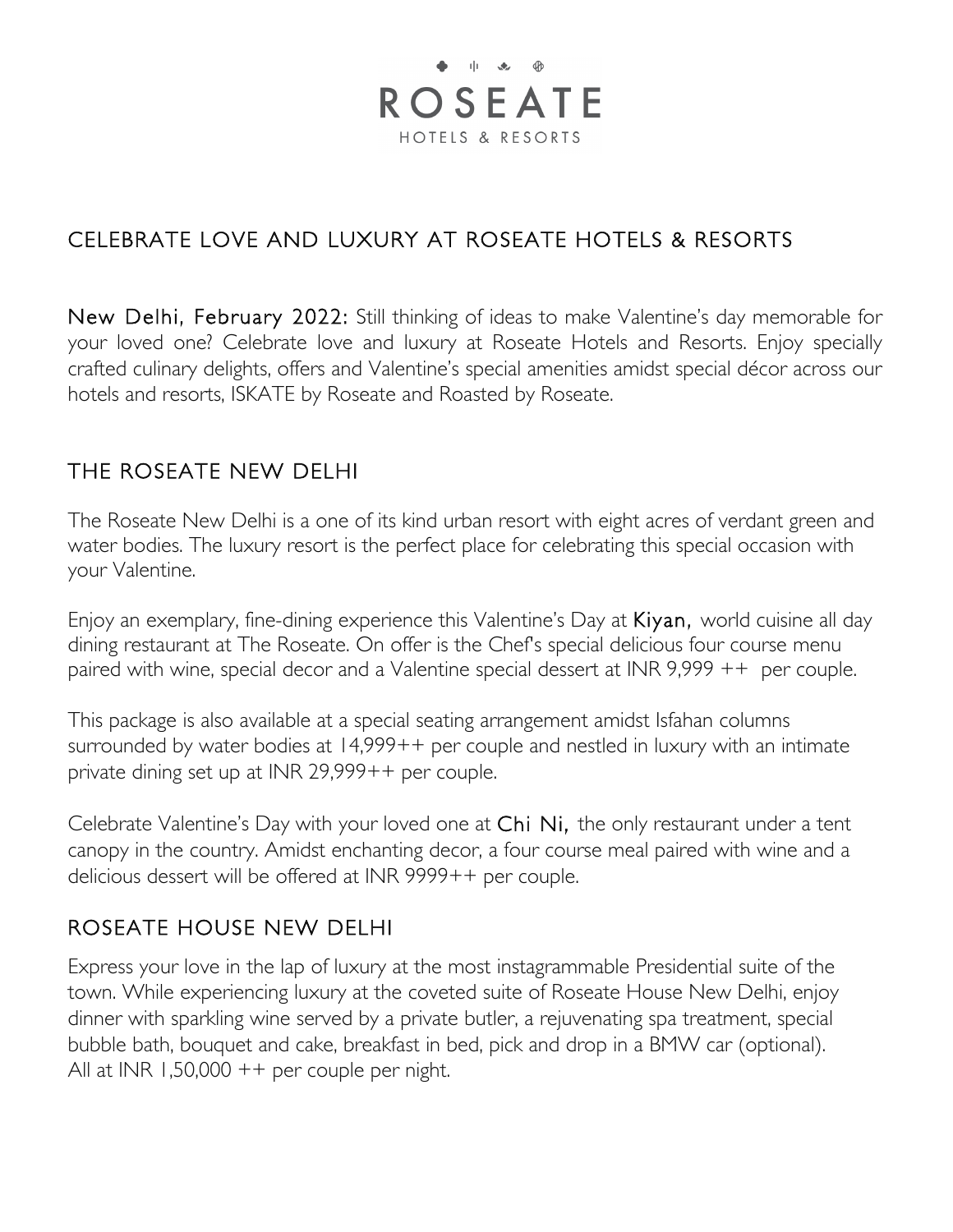

This Valentine's Day you could also treat your loved one to a romantic dinner under the twinkling stars of the night sky at Tara, an open rooftop lounge overlooking the infinity pool at the Roseate House. A Valentine special set menu has been curated by the executive chef accompanied by a bottle of sparkling wine, bouquet, choice of cake or chocolates and a souvenir. Priced at INR 20,000++ per couple. Arrive and leave in style in a BMW car, at an additional charge.

Enjoy a delicious feast at our all-day dining restaurant DEL, loved equally by our residents and non-resident guests. It includes a special Valentine's Day dinner buffet along with choice of cocktail/mocktail on arrival and a special cake at INR 6500++ per couple (INR 3499+ taxes per person). Enjoy the luxury of a bespoke table arrangement and a dedicated butler at DEL at  $INR$  10,000++ per couple.

KHEER: Immerse yourself in the unforgettable flavours of India along with your loved one over dinner. Valentine's Day offer includes an unlimited set menu, a customised cake and a souvenir. Priced at INR 7500+ + per couple and INR 4000++ per person.

Let love brew @Roseate: Soak in the spirit of love and warmth at Roasted by Roseate, our in house patisserie and boulangerie.

Enjoy your favourite refreshing beverages at a special Valentine's Day discount of 25%.

## THE ROSEATE GANGES, RISHIKESH

Celebrate and unwind at the unparalleled, luxury retreat on the banks of the river Ganges in the tranquil valleys of Rishikesh.

Enjoy a special Valentine's Day lunch by the infinity pool overlooking the surrounding valley. Package includes a welcome drink, two glasses of red or white sangria, four course set menu and a special red velvet cake at INR 8999 AI per couple.

This package (exclusive of wine) can also be availed at the Chidya Ghar restaurant, overlooking the serene hills and verdant greens at INR 4500 AI per couple.